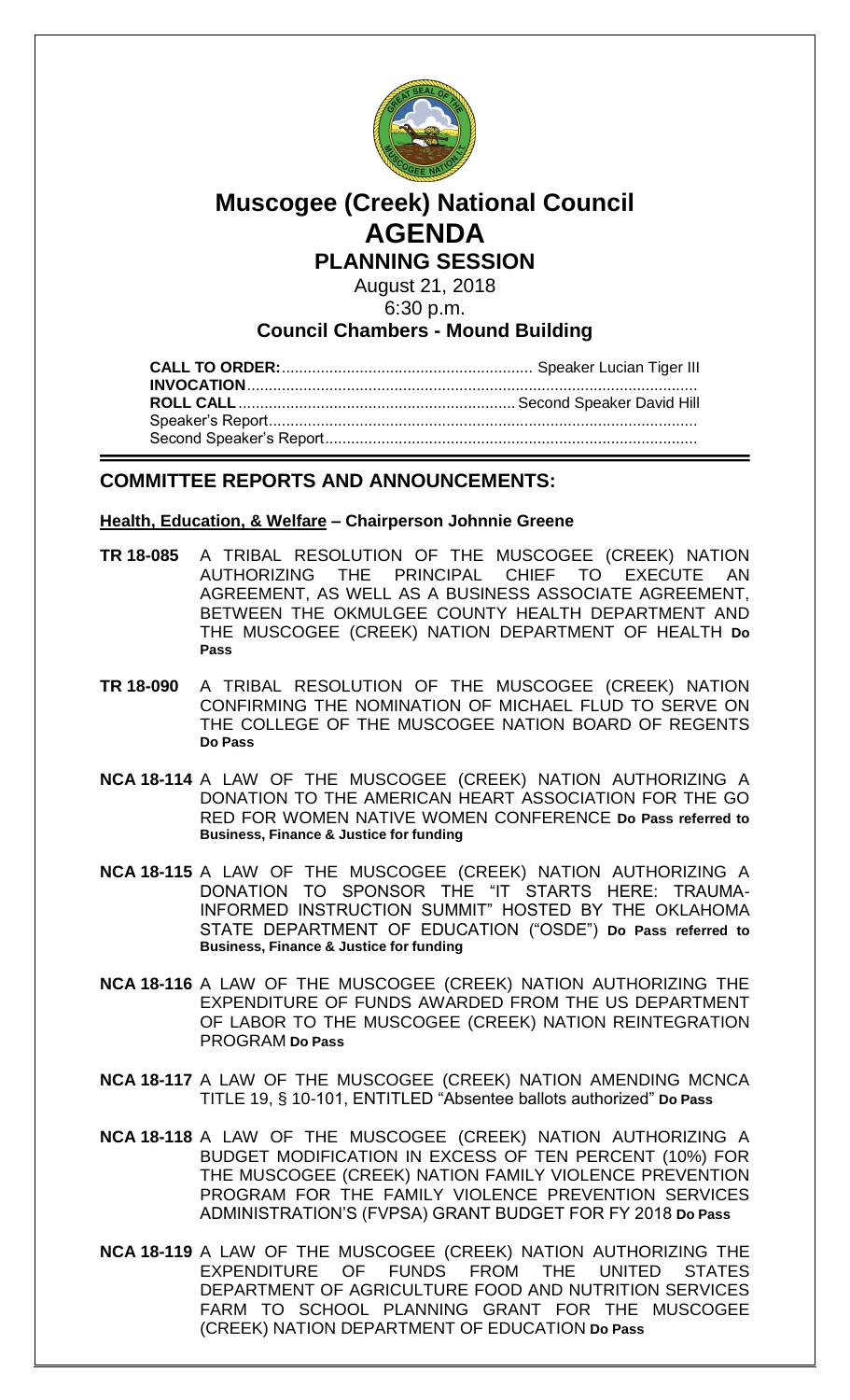#### Planning Session August 21, 2018 Page 2

- **NCA 18-120** A LAW OF THE MUSCOGEE (CREEK) NATION AUTHORIZING A DONATION TO THE SAPULPA PUBLIC LIBRARY **Do Pass referred to Business, Finance & Justice for funding**
- **NCA 18-122** A LAW OF THE MUSCOGEE (CREEK) NATION AUTHORIZING A BUDGET MODIFICATION IN EXCESS OF TEN PERCENT (10%) FOR THE MUSCOGEE (CREEK) NATION TRIBAL ENERGY PROGRAM FISCAL YEAR 2018 BUDGET **Do Pass**
- **NCA 18-129** A LAW OF THE MUSCOGEE (CREEK) NATION AUTHORIZING A BUDGET MODIFICATION IN EXCESS OF TEN PERCENT (10%) FOR THE MUSCOGEE (CREEK) NATION CHILDREN AND FAMILY SERVICES – FAMILY PRESERVATION PROGRAM FISCAL YEAR 2018 BUDGET **Do Pass**
	- a) Items for Consideration
	- b) Scheduled Committee Dates
	- c) Other Announcements

#### **Land, Natural Resources & Cultural Preservation – Chairman Darrell Proctor**

- **TR 18-091** A TRIBAL RESOLUTION OF THE MUSCOGEE (CREEK) NATION AUTHORIZING THE PRINCIPAL CHIEF TO EXECUTE A MEMORANDUM OF AGREEMENT BETWEEN THE MUSCOGEE (CREEK) NATION AND MUSKOGEE COUNTY, OKLAHOMA FOR THE NEW HOPE ROAD PROJECT **Do Pass**
- **TR 18-092** A TRIBAL RESOLUTION OF THE MUSCOGEE (CREEK) NATION AUTHORIZING THE PRINCIPAL CHIEF TO EXECUTE A MEMORANDUM OF AGREEMENT WITH THE INDIAN HEALTH SERVICE FOR PROJECT OK 18-F06 WHICH WILL PROVIDE DOMESTIC WATER SUPPLY AND ADEQUATE WASTEWATER DISPOSAL FACILITIES FOR THIRTY-SIX NEW, LIKE-NEW OR RENOVATED TO LIKE-NEW INDIAN OWNED HOMES IN CREEK, HUGHES, MAYES, MCINTOSH, MUSKOGEE, OKFUSKEE, OKMULGEE, ROGERS, SEMINOLE, TULSA AND WAGONER COUNTIES, OKLAHOMA **Do Pass**
- **TR 18-093** A TRIBAL RESOLUTION OF THE MUSCOGEE (CREEK) NATION AUTHORIZING THE PRINCIPAL CHIEF TO EXECUTE A MEMORANDUM OF AGREEMENT WITH THE INDIAN HEALTH SERVICE FOR PROJECT OK 18-V07 WHICH WILL PROVIDE DOMESTIC WATER SUPPLY AND ADEQUATE WASTEWATER DISPOSAL FACILITIES FOR THIRTY-NINE EXISTING NATIVE AMERICAN OWNED HOMES IN CREEK, HUGHES, MAYES, MCINTOSH, MUSKOGEE, OKFUSKEE, OKMULGEE, ROGERS, SEMINOLE, TULSA AND WAGONER COUNTIES, OKLAHOMA **Do Pass**
- **NCA 18-123** A LAW OF THE MUSCOGEE (CREEK) NATION AMENDING NCA 18- 019 (A LAW OF THE MUSCOGEE (CREEK) NATION AUTHORIZING A SUPPLEMENTAL APPROPRIATION TO THE MUSCOGEE (CREEK) NATION REALTY DEPARTMENT LAND OPERATIONS AND APPRAISAL PROGRAMS FOR FISCAL YEAR 2018 BUDGETS) **Do Pass**
- **NCA 18-126** A LAW OF THE MUSCOGEE (CREEK) NATION APPROPRIATING FUNDS FOR THE MUSCOGEE (CREEK) NATION RISK MANAGEMENT- ARBOR CARE SERVICES PROGRAM TO PURCHASE A UTILITY BUCKET TRUCK **Do Pass referred to Business, Finance & Justice for funding**